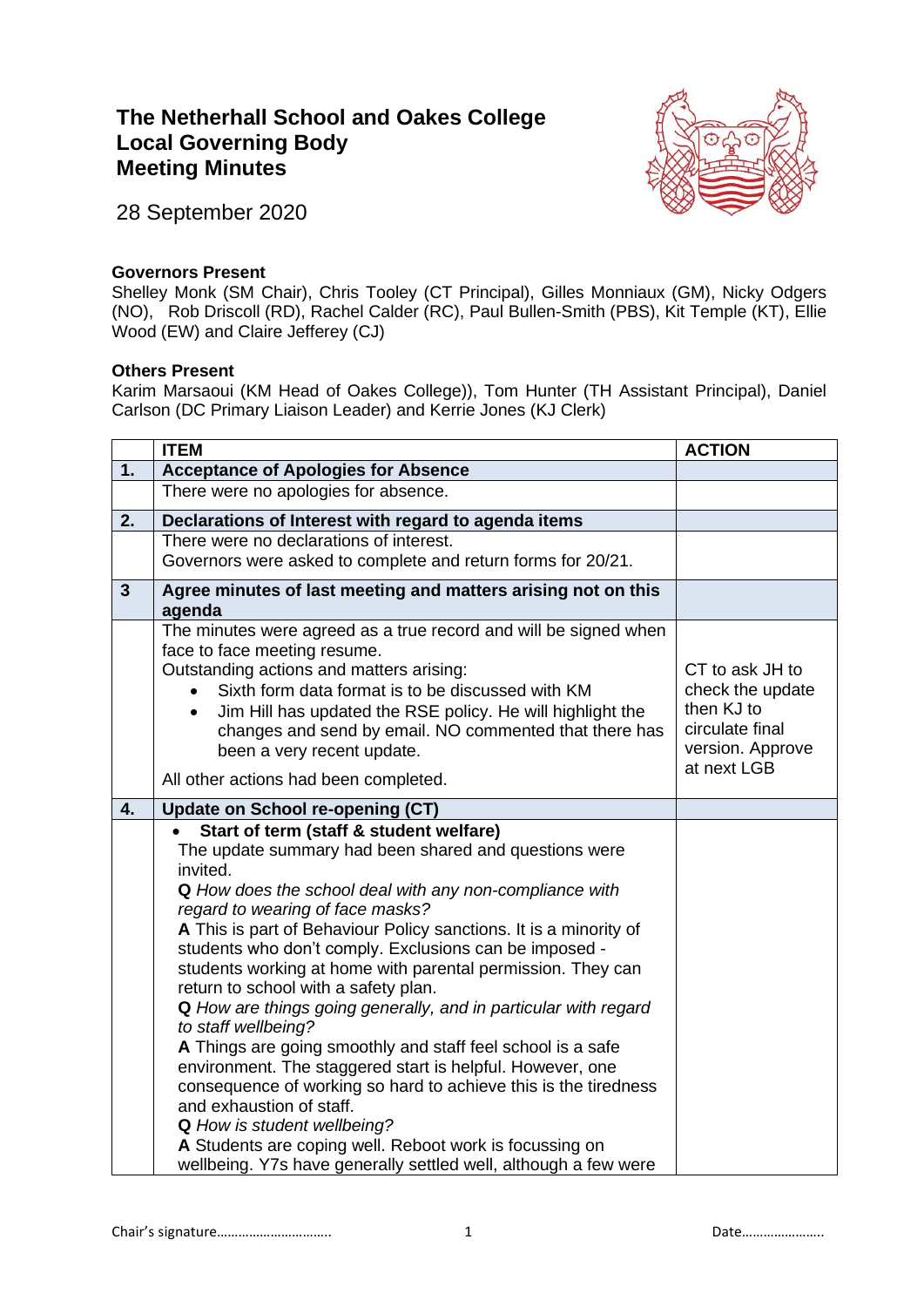|    | anxious at the start. There have been phone calls home for all<br>Y7s.<br>Q Might there be an issue with capacity if staff have to self-<br><i>isolate?</i><br>A Yes this may be an issue and it wouldn't need to be many staff<br>off for a year group bubble to have to close. We have given<br>guidance about symptoms to try to avoid staff isolating when<br>they just have a cold, but we advise them to get tests and stay at<br>home if there is any uncertainty. However, there is currently an<br>issue with obtaining tests. At the moment we are using teachers<br>to cover classes where we wouldn't usually.<br>Q Do you have a plan for what happens if teachers are off?                                                                                         |  |
|----|----------------------------------------------------------------------------------------------------------------------------------------------------------------------------------------------------------------------------------------------------------------------------------------------------------------------------------------------------------------------------------------------------------------------------------------------------------------------------------------------------------------------------------------------------------------------------------------------------------------------------------------------------------------------------------------------------------------------------------------------------------------------------------|--|
|    | A Yes, there is a 5 tier approach that the Government has set<br>out.<br>Q Previously online 'live' teaching was not compulsory for<br>teachers. What about going forward if there is a lockdown?<br>A Faculties need to decide the best way to provide quality<br>provision and this isn't always live lessons.                                                                                                                                                                                                                                                                                                                                                                                                                                                                 |  |
|    | <b>Risk assessment</b><br>The current risk assessment had been shared.<br>Any issues will be dealt with as they arise. Most recently there<br>was an issue highlighted with keeping fire doors open to avoid<br>touching them but needing them to be closed in the event of a<br>fire. In response the Trust has installed magnetic guards which<br>will close the doors automatically in the event of a fire.<br>Q Is there a separate risk assessment for the sports centre?<br>A Yes, each sports centre in the Trust conducts its own risk<br>assessment within standard Trust guidelines. This is overseen<br>by Michelle Wilson.<br>Q Will the risk assessment be updated in an ongoing way?<br>A Yes, it will be updated in response to new guidance and<br>announcements |  |
|    | <b>Trust Health &amp; Safety visit</b><br>Duncan Cooper visited on behalf of the Trust. Netherhall had the<br>most ambitious model of all the Trust schools as it is not reliant<br>on school buses. However, plans are working well and the 3<br>action points from the visit (detailed in the summary) have all<br>been actioned.                                                                                                                                                                                                                                                                                                                                                                                                                                              |  |
| 5. | 20/21 numbers and strategies for 21/22                                                                                                                                                                                                                                                                                                                                                                                                                                                                                                                                                                                                                                                                                                                                           |  |
|    | KS <sub>5</sub><br>KM had circulated an update for Governors. There has been a<br>clear recruitment strategy and enrolment is up this year to 141.<br>The iOakes initiative has been very successful and Oakes is a<br>growing brand. The Trust has been very supportive and 60% of<br>students have come from Trust schools. The majority of students<br>selecting Oakes as first choice have enrolled.<br>Q Is there a reason that Bassingbourn sends fewer students<br>than the other Trust schools?<br>A The reason is a geographical one. We started to look at<br>possible transport links but this had to be put on hold when the<br>pandemic struck.<br>Q Which other Sixth Form do Trust Y11s go to?<br>A We don't currently have that data.                            |  |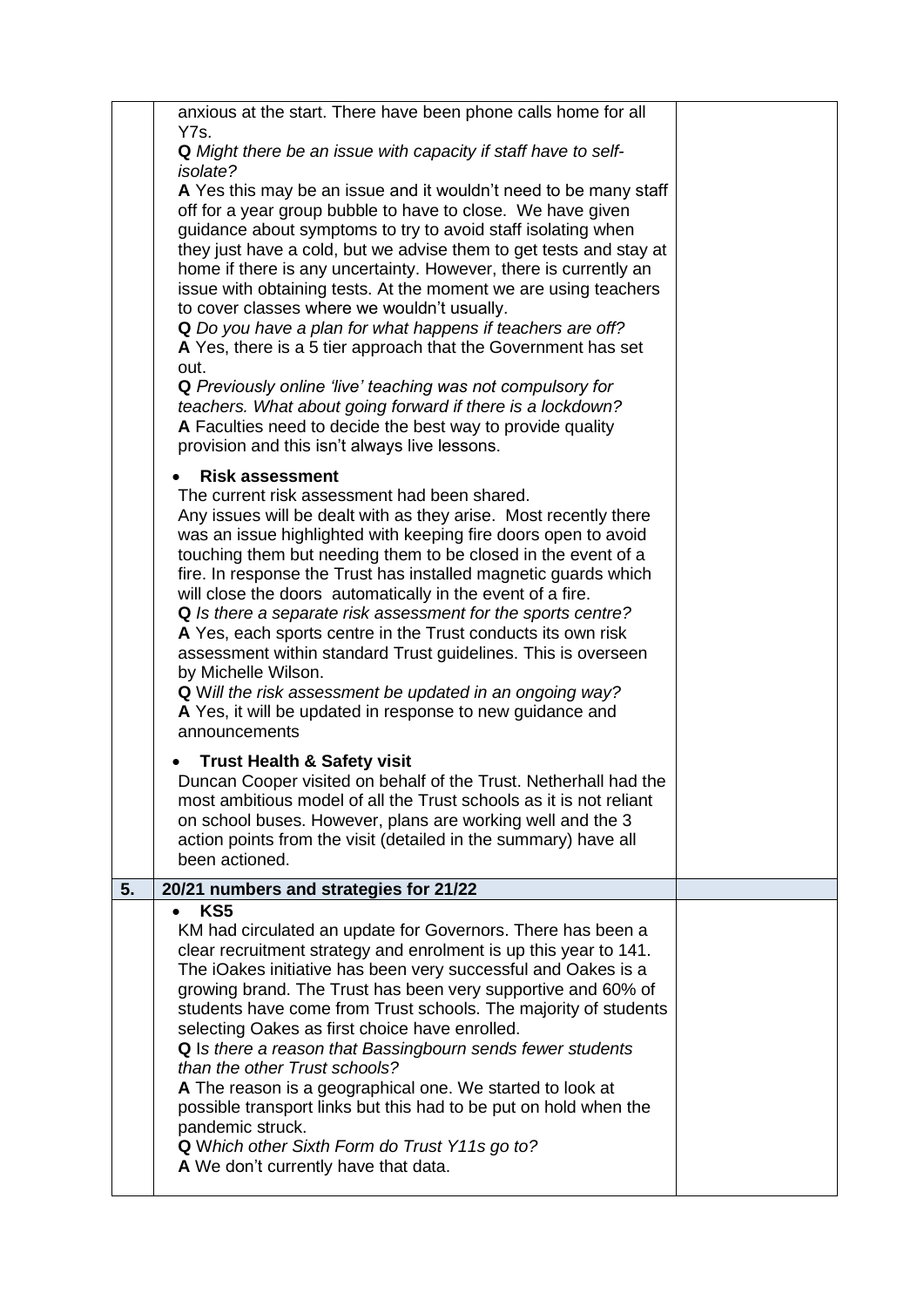|    | KS3<br>$\bullet$                                                                                                                                                                                                                                                                                                                                                                                                                                                                                                                                                                                                                                                                                                                                                                                                                                                                                                                                                                                                                                                                                                                                                                                                                                                                                                                                                                                                                                                                                                                                                                       |  |
|----|----------------------------------------------------------------------------------------------------------------------------------------------------------------------------------------------------------------------------------------------------------------------------------------------------------------------------------------------------------------------------------------------------------------------------------------------------------------------------------------------------------------------------------------------------------------------------------------------------------------------------------------------------------------------------------------------------------------------------------------------------------------------------------------------------------------------------------------------------------------------------------------------------------------------------------------------------------------------------------------------------------------------------------------------------------------------------------------------------------------------------------------------------------------------------------------------------------------------------------------------------------------------------------------------------------------------------------------------------------------------------------------------------------------------------------------------------------------------------------------------------------------------------------------------------------------------------------------|--|
|    | DC reported that the new Y7s have settled in very well with no<br>major issues. The students are cooperative and hard working.                                                                                                                                                                                                                                                                                                                                                                                                                                                                                                                                                                                                                                                                                                                                                                                                                                                                                                                                                                                                                                                                                                                                                                                                                                                                                                                                                                                                                                                         |  |
|    | The last 3 years has shown a decline in those choosing NHL as<br>first choice. Places have nearly always filled when students<br>during subsequent rounds of offers. However, this year only 159<br>students have enrolled out of a possible 180.<br>Q Do you know the reason for this?<br>A There are probably a number of issues. Demographically<br>there were fewer students this year. We also know there was an<br>issue last year with students being enrolled at Coleridge instead<br>of NHL due to an error by the LA. This will have had a knock on<br>effect on sibling enrolments.<br><b>Q</b> What are recruitment numbers to other schools?<br>A We don't know all numbers currently but we believe that<br>Trumpington is below PAN whilst Coleridge and St Bede's are<br>both full.<br>Q What strategies do we use to attract students?<br>A We work with the primary schools but don't know if everything<br>is passed on to parents. We do need to be mindful of how we<br>work with those primary schools who send students to NHL but<br>who are not feeder schools.<br>DC explained the events that were due to take place for Y6 last<br>year, although not all of these could run due to Covid-19.<br>Covid continues to affect the ability to interact with Y6 parents<br>but there are virtual sessions planned such as a live webinar<br>with Q&A on 8 October.<br>NHL will continue to offer services to primary schools even<br>though sometimes they don't engage well.<br>DC thanked Libby Fox for all her work marketing the school on<br>social media. |  |
|    | KT offered to assist with the use of 3D cameras which may be a<br>good option for future years.                                                                                                                                                                                                                                                                                                                                                                                                                                                                                                                                                                                                                                                                                                                                                                                                                                                                                                                                                                                                                                                                                                                                                                                                                                                                                                                                                                                                                                                                                        |  |
|    | Q Have you thought about continuing to use some of these<br>virtual strategies in the future for those who can't attend?<br>A Yes, we will now think about new ways of doing this for the<br>future. The new website will also provide more versatility.                                                                                                                                                                                                                                                                                                                                                                                                                                                                                                                                                                                                                                                                                                                                                                                                                                                                                                                                                                                                                                                                                                                                                                                                                                                                                                                               |  |
| 6. | KS4 & KS5 exam results                                                                                                                                                                                                                                                                                                                                                                                                                                                                                                                                                                                                                                                                                                                                                                                                                                                                                                                                                                                                                                                                                                                                                                                                                                                                                                                                                                                                                                                                                                                                                                 |  |
|    | $\bullet$ KS5<br>KM reported on outcomes for 2019-20. Awarded grades                                                                                                                                                                                                                                                                                                                                                                                                                                                                                                                                                                                                                                                                                                                                                                                                                                                                                                                                                                                                                                                                                                                                                                                                                                                                                                                                                                                                                                                                                                                   |  |
|    | showed an improvement on the previous year and an even<br>greater improvement once revised grades were used. The<br>majority of students achieved their first choice university.<br>Q In summary the final grades look very similar to the initially<br>awarded grades - was this the case?                                                                                                                                                                                                                                                                                                                                                                                                                                                                                                                                                                                                                                                                                                                                                                                                                                                                                                                                                                                                                                                                                                                                                                                                                                                                                            |  |
|    | A Generally the grades were quite fair and there was no huge<br>difference at an individual level.<br>Q Given the potential risk to exams again this year, what is the                                                                                                                                                                                                                                                                                                                                                                                                                                                                                                                                                                                                                                                                                                                                                                                                                                                                                                                                                                                                                                                                                                                                                                                                                                                                                                                                                                                                                 |  |
|    | key learning from this?<br>A Students need to be consistent across both years rather than<br>leaving everything to the last minute. Staff are now clearer<br>about grading and ranking students and so should be more<br>accurate in predicting grades.                                                                                                                                                                                                                                                                                                                                                                                                                                                                                                                                                                                                                                                                                                                                                                                                                                                                                                                                                                                                                                                                                                                                                                                                                                                                                                                                |  |
|    | Q Is this year's cohort stronger?                                                                                                                                                                                                                                                                                                                                                                                                                                                                                                                                                                                                                                                                                                                                                                                                                                                                                                                                                                                                                                                                                                                                                                                                                                                                                                                                                                                                                                                                                                                                                      |  |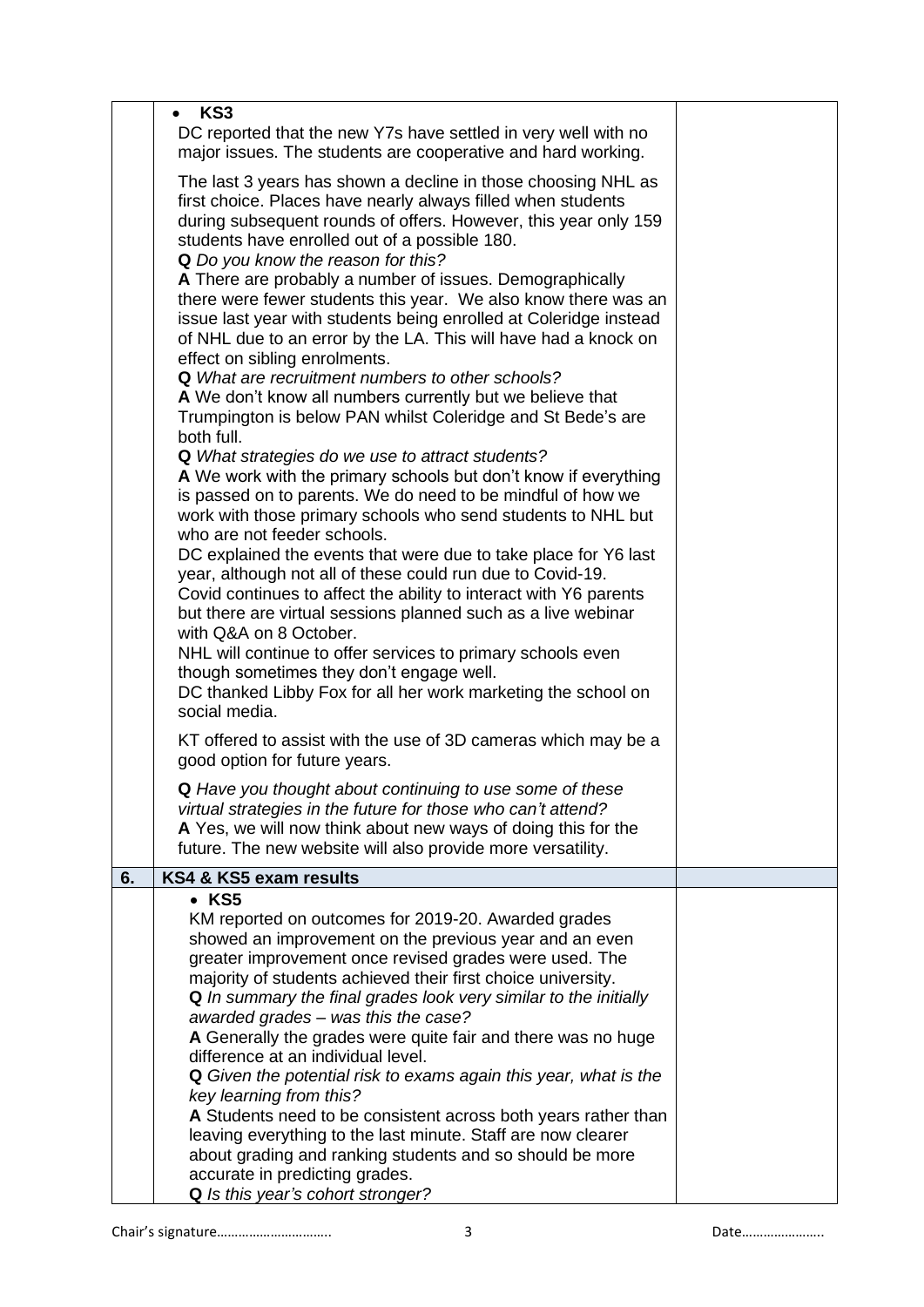|                                                                                                               | A Yes, they have a higher start point than previous years                                                                          |  |
|---------------------------------------------------------------------------------------------------------------|------------------------------------------------------------------------------------------------------------------------------------|--|
|                                                                                                               |                                                                                                                                    |  |
|                                                                                                               | KM thanked governors and staff for their support during this<br>time of building and growing the Oakes.                            |  |
|                                                                                                               | Q Is this a sustainable position over time?                                                                                        |  |
|                                                                                                               | A Whilst we acknowledge that high input is required, the                                                                           |  |
|                                                                                                               | students are happy and safe and we will look at ways to                                                                            |  |
|                                                                                                               | minimise impact. We are in a strong position and will continue                                                                     |  |
|                                                                                                               | to work with the Trust who are very supportive.                                                                                    |  |
|                                                                                                               | $\bullet$ KS4                                                                                                                      |  |
|                                                                                                               | TH explained that it is difficult to draw any meaningful                                                                           |  |
|                                                                                                               | conclusions from the centre assessed grades, although there<br>are some useful questions which can be asked such as how            |  |
|                                                                                                               | students achieved compared with targets and how the process                                                                        |  |
|                                                                                                               | can inform assessment. It is clear that some faculties need                                                                        |  |
|                                                                                                               | more support with grade predictions. The key groups to focus                                                                       |  |
|                                                                                                               | on have not changed.                                                                                                               |  |
|                                                                                                               | <b>Q</b> Which are the mock grades used?                                                                                           |  |
|                                                                                                               | A The mock grades are from Nov 2019. If a mock was also<br>done before lockdown this was used but this only applied to a           |  |
|                                                                                                               | very small number.                                                                                                                 |  |
|                                                                                                               | Q What is the anticipated grade?                                                                                                   |  |
|                                                                                                               | A This is the grade predicted before CAG. For some these                                                                           |  |
| were similar whilst for others there was a significant difference<br>and there were various reasons for this. |                                                                                                                                    |  |
|                                                                                                               | Q How are the targets generated?                                                                                                   |  |
|                                                                                                               | This is from KS2 data using FFT20                                                                                                  |  |
|                                                                                                               | Q What did you learn from this year in case this happens                                                                           |  |
|                                                                                                               | again?                                                                                                                             |  |
|                                                                                                               | A Some departments were very good at predictions whilst<br>some found this more challenging. We will work with faculty             |  |
|                                                                                                               | leaders on this and will also look at how mock exams are                                                                           |  |
|                                                                                                               | conducted and data processed as for some there is a                                                                                |  |
|                                                                                                               | significant difference between mock and final grade and the                                                                        |  |
|                                                                                                               | quality of mock is important.<br>Q What support will you provide for faculties?                                                    |  |
|                                                                                                               | A There will be different strategies depending on the faculty;                                                                     |  |
|                                                                                                               | there are complicating factors for some.                                                                                           |  |
| 7.                                                                                                            | <b>Pupil Premium statement</b>                                                                                                     |  |
|                                                                                                               | TH explained the statement                                                                                                         |  |
|                                                                                                               | <b>Q</b> How have pupil premium (PP) students fared during this period?                                                            |  |
|                                                                                                               | A Nationally those children have done poorly and the gap has                                                                       |  |
|                                                                                                               | widened. At NHL we have tried very hard to engage PP online                                                                        |  |
|                                                                                                               | such as with live lessons and additionally we have been able to get<br>computers to these students. Our PP students have therefore |  |
|                                                                                                               | done better than nationally. However, many of these students have                                                                  |  |
|                                                                                                               | done hardly any work in lockdown and have returned to schools                                                                      |  |
|                                                                                                               | with gaps. Catch-up will help mitigate this but the impact of having                                                               |  |
|                                                                                                               | no school is very difficult to deal with.<br>Q Do we have plans in case a lockdown happens again?                                  |  |
|                                                                                                               | A Yes, we are already identifying students at risk so we know                                                                      |  |
|                                                                                                               | which don't have IT access. When the Spring lockdown occurred                                                                      |  |
|                                                                                                               | we did not have all this information.                                                                                              |  |
|                                                                                                               |                                                                                                                                    |  |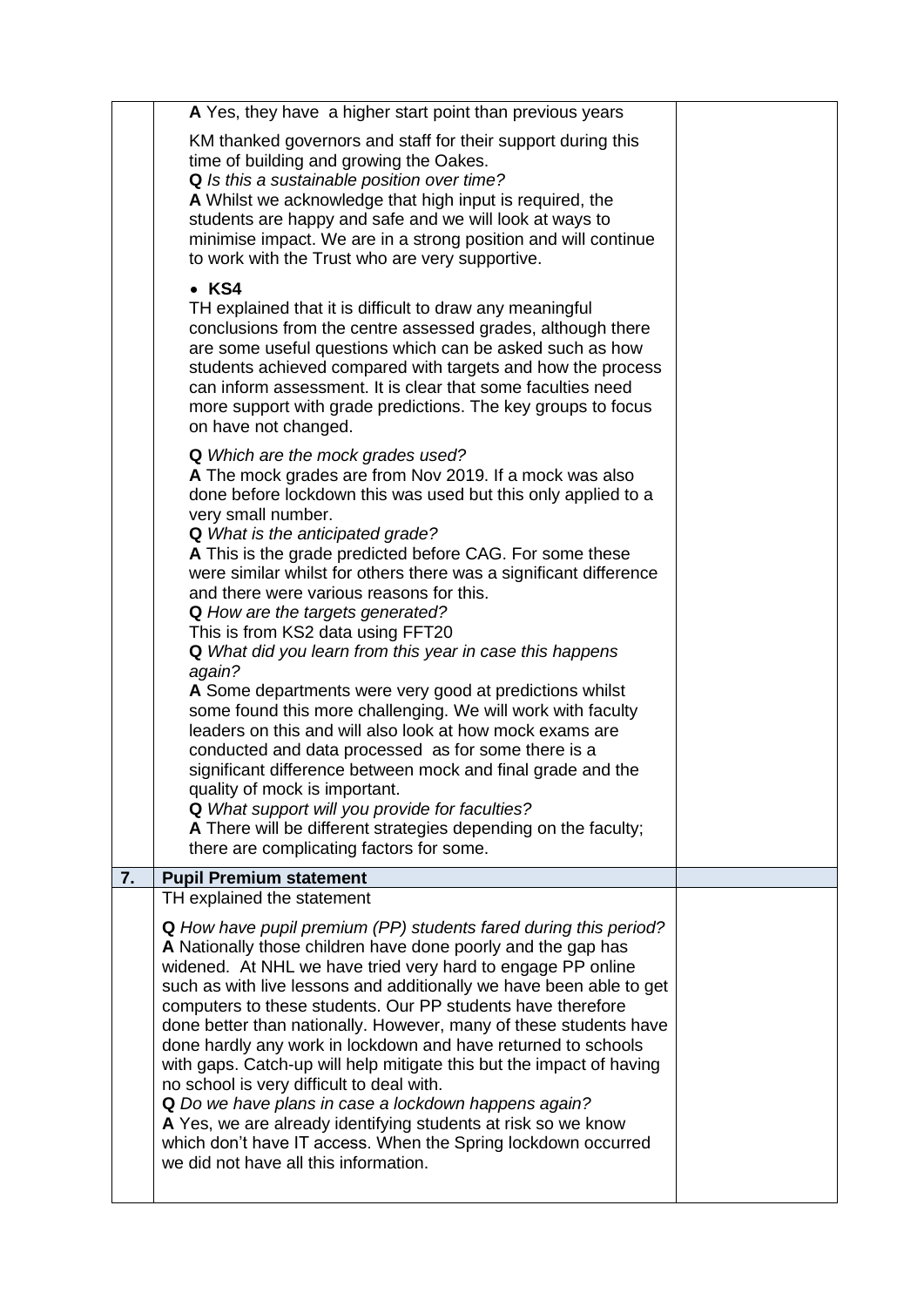|    | TH clarified that the statement is a review of last years strategies<br>and impact. Everything is being continued this year and a<br>document detailing expenditure for 20-21 can be found on the<br>website.<br>Governors requested amendments to the statement to include<br>reference to Covid-19 and planned expenditure for this year.<br>Q Are the interventions going to be more KS4 focussed because of<br>the impact on those students in particular from Covid-19?<br>A Much of this will be covered by KS 4 catch-up funding instead.<br>Some of the planned interventions can't be done with Covid-19<br>restrictions.<br>Q In preparation for a possible second lockdown, can we learn<br>from what has happened and can students feedback from their<br>experiences?<br>A There have been student surveys and student voice to allow<br>input from students. They were asked about their experience<br>when they returned.                                                                                                                                                                                                                                                                                                                                                                                                                                                                                                                                                                                   | TH to amend and<br>circulate by email.<br>To be approved at<br>next LGB               |
|----|----------------------------------------------------------------------------------------------------------------------------------------------------------------------------------------------------------------------------------------------------------------------------------------------------------------------------------------------------------------------------------------------------------------------------------------------------------------------------------------------------------------------------------------------------------------------------------------------------------------------------------------------------------------------------------------------------------------------------------------------------------------------------------------------------------------------------------------------------------------------------------------------------------------------------------------------------------------------------------------------------------------------------------------------------------------------------------------------------------------------------------------------------------------------------------------------------------------------------------------------------------------------------------------------------------------------------------------------------------------------------------------------------------------------------------------------------------------------------------------------------------------------------|---------------------------------------------------------------------------------------|
| 8. | <b>Strategic Planning</b>                                                                                                                                                                                                                                                                                                                                                                                                                                                                                                                                                                                                                                                                                                                                                                                                                                                                                                                                                                                                                                                                                                                                                                                                                                                                                                                                                                                                                                                                                                  |                                                                                       |
|    | SIP update<br>Last year's SIP priorities remain in place for this year. There is<br>currently a focus on day to day operation.<br>Whole school priorities for the next 3 years are being looked at<br>and SLT will work with governors to identify these.<br>Q Since everything has changed, why does the SIP not reflect<br>the focus on the day to day priority that is the reality?<br>A This operational side is covered by the Covid-19 risk<br>assessment. The SIP priorities are ongoing and whilst our<br>current focus has shifted, these are still important. Teaching and<br>Learning and assessment are very important elements at the<br>moment.<br>Q Are there some low priority strands that could be removed?<br>A It would actually be more difficult and time consuming as the<br>SIP would need to be rewritten. There may be areas on the SIP<br>that are just not completed.<br>Governors suggested that perhaps the key priorities could be<br>highlighted, perhaps by colour coding.<br><b>SLT structure</b><br>CT explained the changes to SLT and noted that Sean Dooley<br>has joined SLT. Steve Lewis has taken on Safeguarding.<br>The SLT list was included in the Principal's update on re-<br>opening<br><b>Finance update</b><br>A brief summary of the financial situation was included in the<br>Principal's update on re-opening. It was clarified that there is no<br>additional funding available. Finances will be scrutinised in detail<br>at the next Resources Committee meeting. | CT/DB to look at<br>SIP priorities for<br>2020-2021                                   |
| 9. | <b>Risk Register</b>                                                                                                                                                                                                                                                                                                                                                                                                                                                                                                                                                                                                                                                                                                                                                                                                                                                                                                                                                                                                                                                                                                                                                                                                                                                                                                                                                                                                                                                                                                       |                                                                                       |
|    | Governors discussed the best way to approach updating the risk<br>register. It was agreed that governors would send any comments<br>to KJ to update the master copy.                                                                                                                                                                                                                                                                                                                                                                                                                                                                                                                                                                                                                                                                                                                                                                                                                                                                                                                                                                                                                                                                                                                                                                                                                                                                                                                                                       | Governors to send<br>comments to KJ<br>by mid-October.<br>KJ to update<br>master copy |